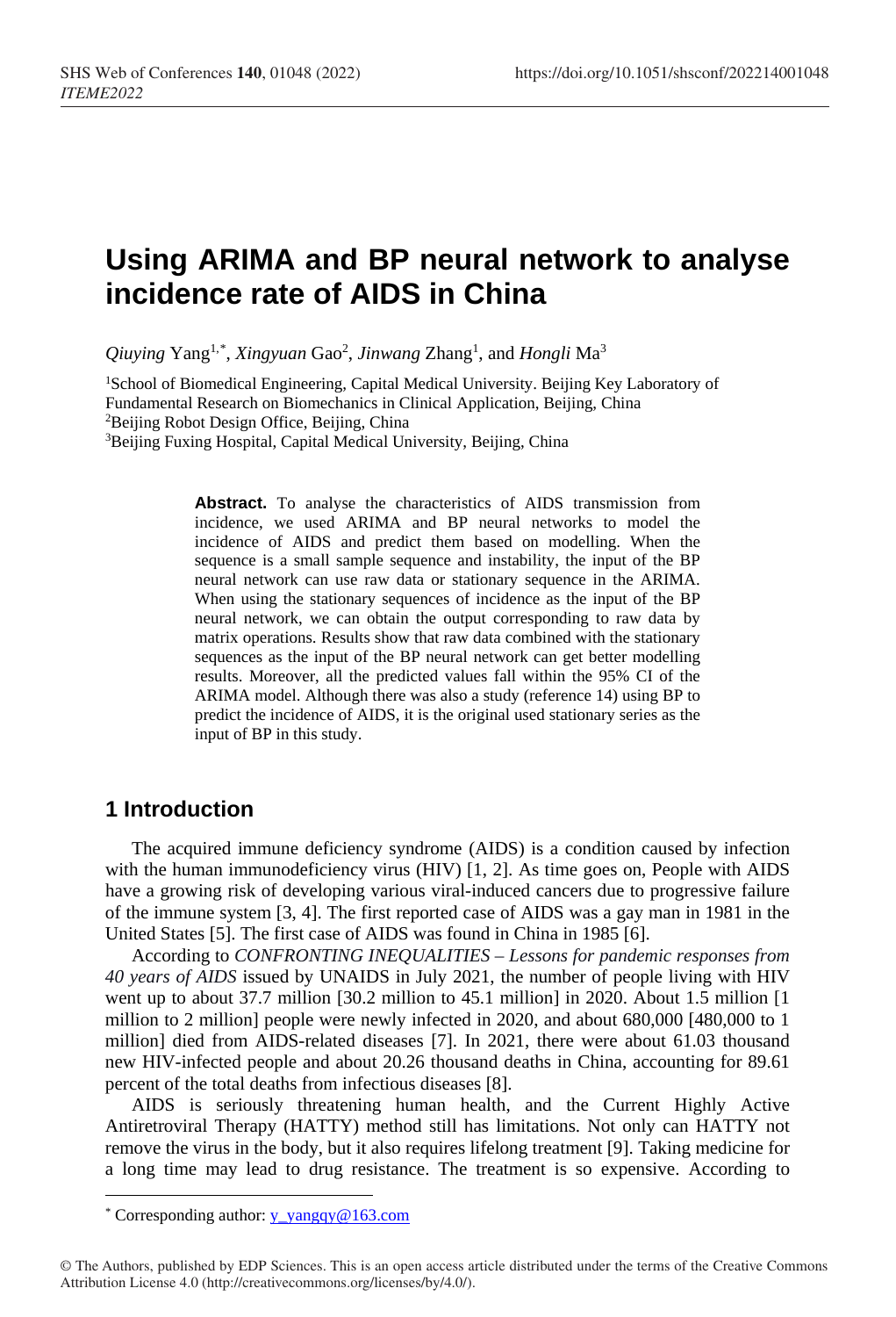*CONFRONTING INEQUALITIES – Lessons for pandemic responses from 40 years of AIDS*, by the end of 2020, low-and-middle-income Countries had spent about \$21.5 billion on measures to control HIV/AIDS, 61% of which came from domestic funds [7].

Analysis epidemic situation of AIDS is one of the vital branches of the epidemiologic study. Currently, various mathematical models are used to forecast the incidence rate of infectious diseases. However, due to the complexity and variability of practical matters, it becomes more difficult to find an appropriate prediction model [10,11]. The objective of the present study is to develop an Autoregressive Integrated Moving Average (ARIMA) model and Back Propagation (BP) neural network model for the analysis of the AIDS epidemic from aspects of Incidence by analyzing actual data and combining with the characteristics of AIDS transmission.

Applications of artificial neural networks include waveform analysis of biomedical signals, medical image analyses, and outcome prediction, biochemical data and heart sound for valve diagnostics, eye tracking, diagnosis of myocardial infarction, automatic detection of diabetic retinopathy, nephritis, and heart disease [12], and so on. In most studies, the researchers use the raw data as the input in the neural network. In this study, we use the stationary sequences in the ARIMA model as the input of the BP neural network. The results indicate that raw data combined with the stationary sequences of raw data input can get better modeling results.

# **2 Methods**

#### **2.1 ARIMA model [13,14]**

ARIMA model, that is, the Box-Jenkins model. According to whether the data show stationary in the different parts of regression, the ARIMA model has three basic types: Moving Average (MA), Auto-Regressive (AR), and ARIMA.

A non-seasonal ARIMA model is generally denoted Arima (*p*,*d*,*q*). If the series is the stationary series, the ARIMA model can expressed as:

$$
y_t = \sum_{i=1}^p a_i y_{t-i} + \sum_{j=1}^q \delta_j \varepsilon_{t-j}
$$
\n<sup>(1)</sup>

where *p* is the number of autoregressive terms, *q* is the number of lagged forecast errors in the prediction equation, and *y* is the estimated parameter. If the series is non-stationary, *d* is the number of non-seasonal differences needed for stationary. Construction of the ARIMA model includes four steps: data stabilization, model identification, parameter estimation, diagnostic test, and model prediction results analysis and evaluation.

Firstly, data stabilization, if necessary, can be obtained by difference.

Then, we calculate the autocorrelations function (ACF) and partial autocorrelations function (PACF) of the d-order difference sequence. PACF and ACF plots determine the *p* and *q* of the ARIMA model.

Thirdly, check the residual diagnostics of the model, particularly the residual ACF and PACF plots.

Finally, patterns that remain in the ACF and PACF may suggest the need for additional AR or MA terms.

ARIMA model construction is performed using the SPSS for Windows software package (ver.24.0, IBM).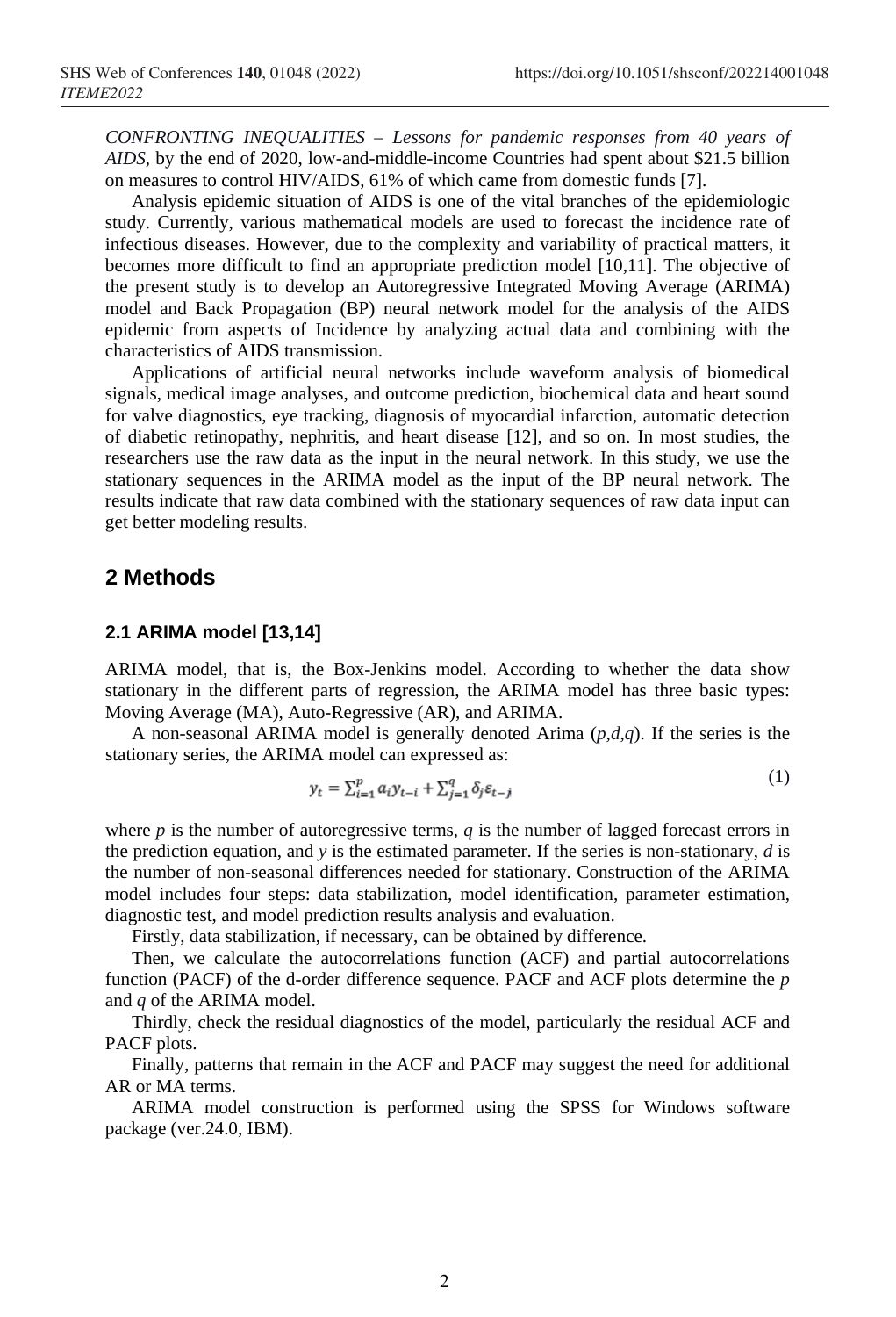#### **2.2 BP neural network [14]**

BP neural network is known as widely applied neural network models. The model is a feedforward neural network. The main characteristic of the model is that the signals are transmitted forward, and the errors are transmitted in reverse. In the learning process, backpropagation is used to update the weights and thresholds of the network to achieve the minimum error sum of square. Hecht-Nielsen proved that three layers of a feed-forward network with one hidden layer can be used to learn and store the relationship between the input and output.

 ${X_1, X_2, \cdots, X_n}$  are the input values of the BP neural network. Xi preserves the coordinates of feature points on the preoperative model.  ${Y_1, Y_2, \cdots, Y_n}$  are the forecasted values. Yi preserves the displacements of corresponding feature points from the preoperative to postoperative model.  $\{T_1, T_2, \dots, T_n\}$  are the desired outputs, which are not the same values in samples of different classes.  $\omega$  ij and  $\omega$  jk are the weights of the BP neural network. The topology of the BP neural network and Error Back Propagation (BP) are shown in Figure 1.



**Fig. 1.** The topology of BP neural network and Error Back Propagation.

### **2.3 Construction of BP neural network**

BP neural network model construction was performed using the tool of Neural Networks Toolbox for MATLAB from Math Works, Inc. [15].

For the present, the architectures of many BP neural networks are shown as Figure 2(a). The inputs of BP neural network are raw data  $(R_1, R_2, R_3, \ldots, R_n)$ . The outputs are  $RY_i(i=1,2,3,...,n)$ . In this study, the architectures of BP neural network are shown as in Figure 2(a) and 2(b) simultaneously. If raw data are non-stationary series,  $FD_i(i=2,3,...,n)$ stands for the first difference of raw data. If the first difference is non-stationary series, second difference is required, and so on, until the S-Order difference (SOD<sub>i</sub>, i=S+1, S+2,... n) is stationary. Then S-Order difference is used as the input of BP neural network. The output is  $SY'_{i}(i=S+1,S+2,...,n)$ .

In this study, the maximum order of difference is 2. In Figure 2(b),  $FD_i(i=2,3,...,n)$  is the first difference of the raw data. When  $S=2$ ,  $SOD_i(i=2,3,...,n)$  is the second difference of the raw data. The corresponding relationships of  $FD_i(i=2,3,...,n)$ ,  $SOD_i(i=3,4,...,n)$  and  $R_i(i=1,2,...,n)$  are shown as follows.

$$
FD_i(i=2,3,...,n)
$$
 is the first difference of the raw data:

$$
FD_{i} = R_{i} - R_{i-1}
$$
\n(2)  
\nUsing FD<sub>i</sub>(i=2,3,...,n), R<sub>i</sub>(i=2,3,...,n) can be represented as:  
\n
$$
R_{i} = R_{1} + FD_{2} + FD_{3} + \dots + FD_{i}
$$
\n(3)

Using a matrix to describe formula 3 as :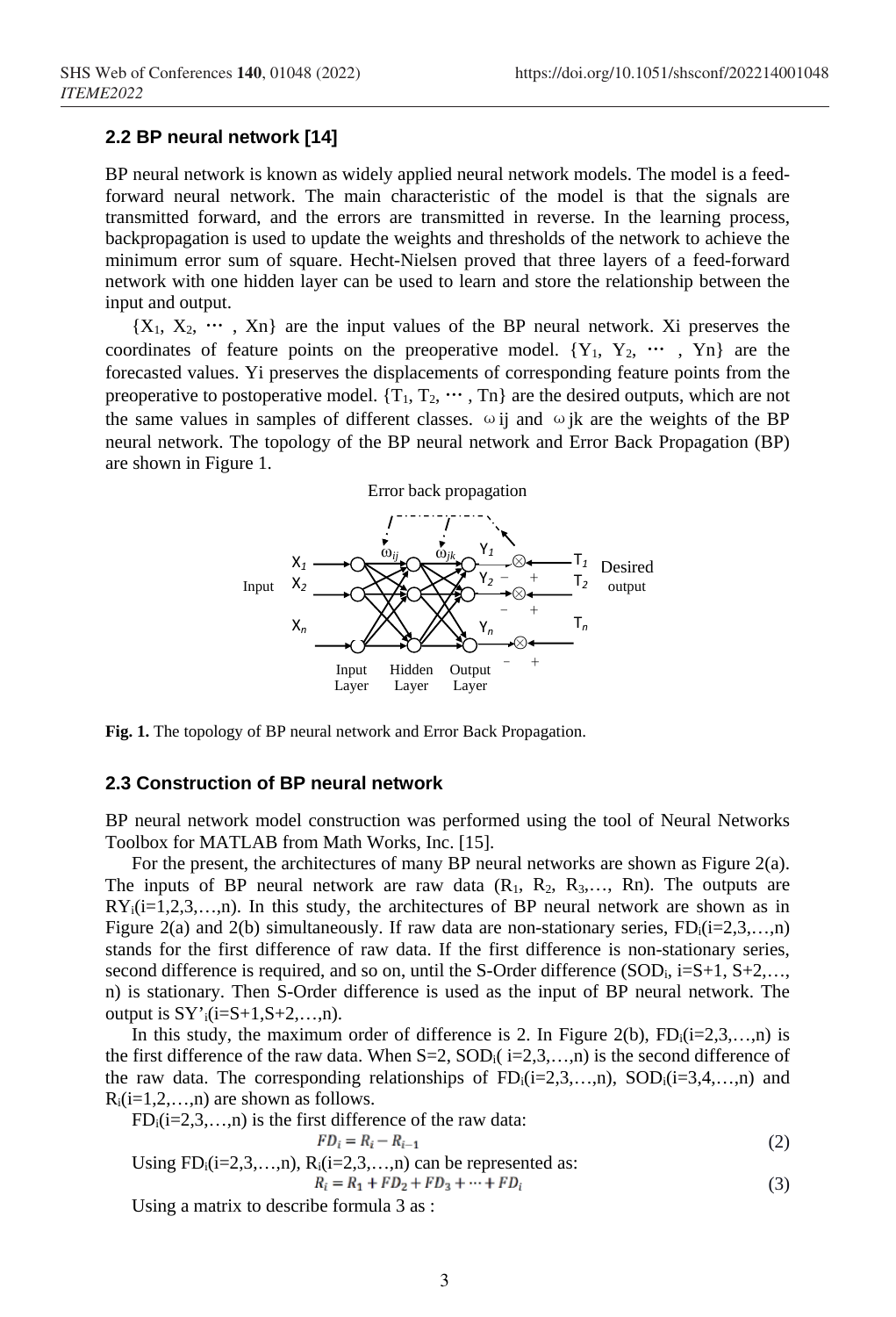$$
\begin{bmatrix} R_1 \\ R_2 \\ \vdots \\ R_i \\ \vdots \\ R_n \end{bmatrix} = [R_1 \ FD_2 \ \cdots \ FD_i \ \cdots \ FD_n] \begin{bmatrix} 1 & 1 & \cdots 1 & \cdots 1 \\ 0 & 1 & \cdots 1 & \cdots 1 \\ \vdots & & & \vdots \\ 0 & 0 & \cdots 1 & \cdots 1 \\ 0 & 0 & \cdots 0 & \cdots 1 \end{bmatrix}
$$
 (4)

 $SOD_i(i=3,4,...,n)$  is the second difference of the raw data. Using  $FD_i(i=2,3,...,n)$ ,  $SOD_i(i=3,4,...,n)$  can be represented as:

$$
SOD_i = FD_i - FD_{i-1} \tag{5}
$$

Using  $R_1$ ,  $FD_i(i=2,3,...,n)$  and  $SOD_i(i=3,4,...,n)$ ,  $R_i(i=3,4,...,n)$ can be represented as:

$$
R_i = R_1 + (n-1)FD_2 + (i-2)SOD_3 + (i-3)SOD_4 \cdots + FD_i
$$
\n(6)

Using a matrix to describe formula 6 as :

$$
\begin{bmatrix} R_1 \\ R_2 \\ R_3 \\ \vdots \\ R_i \\ R_n \end{bmatrix} = [R_1 \ FD_2 \ SOD_3 \ \cdots \ FD_i \ \cdots \ FD_n] \begin{bmatrix} 1 & 1 & 1 & \cdots & 1 & \cdots 1 \\ 0 & 1 & 1 & \cdots & 1 & \cdots 1 \\ 0 & 0 & 1 & \cdots & i-2 & \cdots 1 \\ \vdots & \vdots & \vdots & \vdots & \vdots & \vdots \\ 0 & 0 & 0 & \cdots & 1 & \cdots 1 \\ 0 & 0 & \cdots & 0 & \cdots 1 \end{bmatrix}
$$
(7)

If raw data is non-stationary series and  $FD_i(i=2,3,...,n)$  is stationary,  $FD_i(i=2,3,...,n)$  is input to BP neural network.  $SY'_{i}(i=2,3,...,n)$  is output corresponding to  $FD_{i}(i=2,3,...,n)$ . The output corresponding to raw data was obtained by addition and subtraction using  $SY'_{i}(i=2,3,...,n)$  in formula (3) instead of  $FD_{i}(i=2,3,...,n)$ . If  $FD_{i}(i=2,3,...,n)$  is still nonstationary series and  $SOD_i(i=3,4,...,n)$  is stationary,  $SOD_i(i=3,4,...,n)$  is input to BP neural network.  $SY'_{i}(i=3,4,...,n)$  is output corresponding to  $SOD_{i}(i=3,4,...,n)$ . The output corresponding to raw data was obtained by addition, subtraction and simple multiplication using  $SY'_{i}(i=3,4,...,n)$  in formula (6) instead of  $SOD_{i}(i=3,4,...,n)$ . In brief, if the first difference is stationary, using output of BP neural network, the first data of raw data and the first difference, the output corresponding to raw data was obtained by addition, subtraction(using the matrix of formula(4)). If the first difference is non-stationary, the second difference is stationary, using output of BP neural network, the first data of raw data, the first data of the first difference and the second difference, the output corresponding to raw data was obtained by addition, subtraction and simple multiplication(using the matrix of formula(7)).



**Fig. 2.** Construction of BP neural network.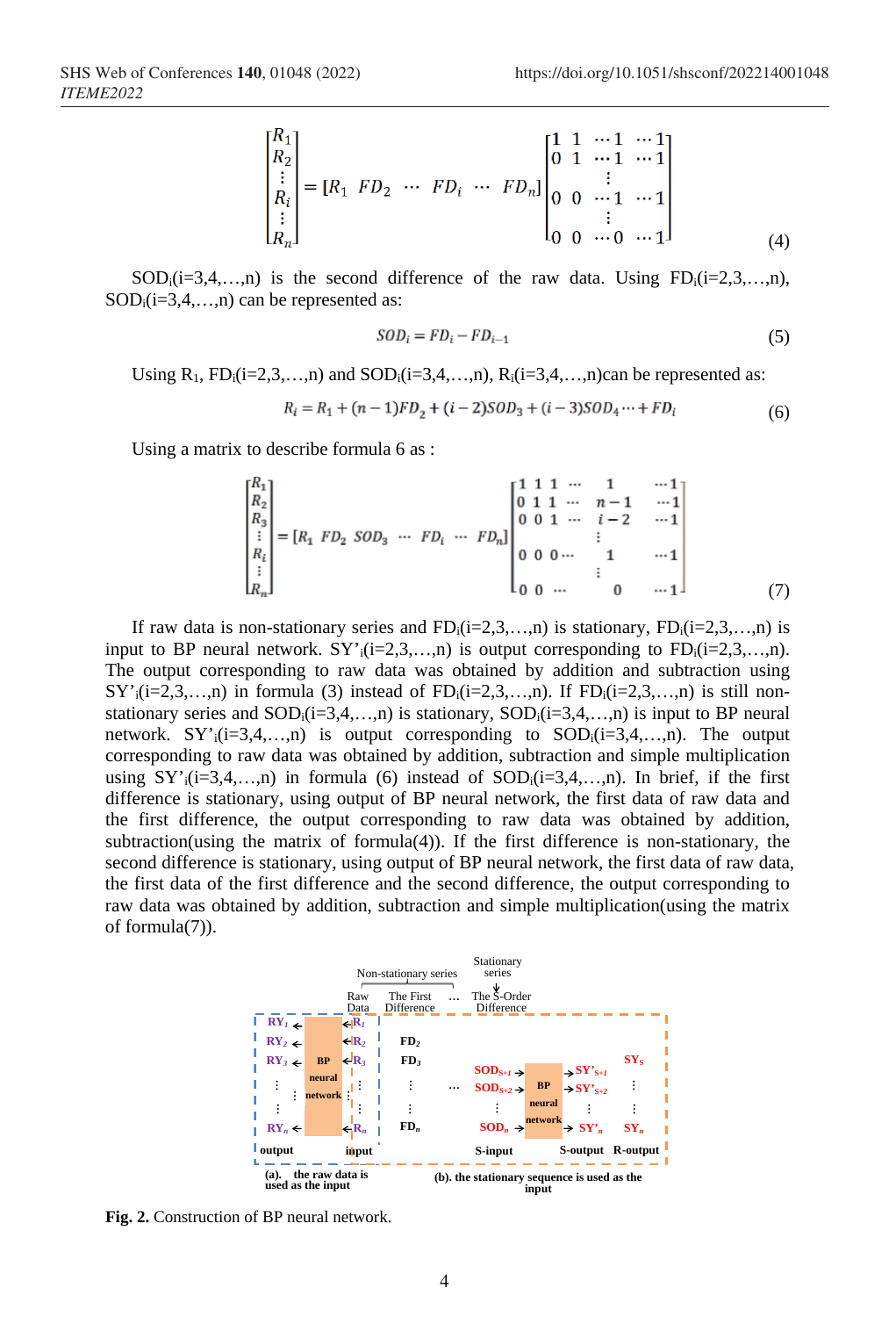# **3 Results**

Although in China, people found the first case of AIDS was in 1985, the official AIDS records of incidence rate were found until 1992. Five years from 1992 to 1996, the incidence of AIDS were 0.

#### **3.1 Data description**

In China, from 2001 to 2020, the incidence rate  $(1/100000)$  of AIDS is shown in Figure 3, which appears the upward trend and data sequence instability.

Apply the first 70% of the data sequence to modeling, use the built model to forecast the remaining 30% of data, and use the parameter Mean Absolute Error (MAE) as the evaluation criterion. MAE is expressed as formula 8:

$$
MAE = \frac{1}{n} \sum_{t=1}^{n} |x_t - \overline{x}_t|
$$
\n(8)

where  $x_i$  is the actual value at some time point,  $\overline{x_i}$  is the forecasted value at the same time

point, and n is the number of forecast data.



**Fig. 3.** AIDS incidence rate in China, 2001-2020**.**

#### **3.2 ARIMA model**

ARIMA and BP neural network model of incidence rate in China are shown in Figure 4. The 1st difference and 2nd difference of the first 70% incidence rate data are shown in Figure 4(a). The 2nd difference tends to be stationary. However, in the 1st difference, data from 2011 to 2012 are special [16]. The ACF and PACF of the 2nd difference are shown in Figure 4(b). The incidence rate is modelled with ARIMA (0,2,0). Residual plots of ACF and PACF are shown in Figure  $4(c)$ . In figure  $4(d)$ , the forecast remaining 30% data corresponding to the incidence rate forecasted by the model built based on the first 70% data. The MAE is 0.278. LCL (Lower Confidence Limits) indicates that the ARIMA model forecasts the lower 95% confidence interval (CI). UCL (Upper Confidence Limits) represents that the ARIMA model forecasts the upper 95% CI. The incidence rate in 2021 based on the established ARIMA(0,2,0) is 5.15.

#### **3.3 BP neural network**

We used the raw data and its second difference as inputs to the BP neural network separately. The raw data, modeling, and predicting results of the ARIMA model and BP neural network are shown in Figure 4(d). When the input is raw data and the second difference, the predicted value of the BP neural network all fall within the 95% CI of the ARIMA (0,2,0) model. The incidence rate in 2021 based on the BP neural network using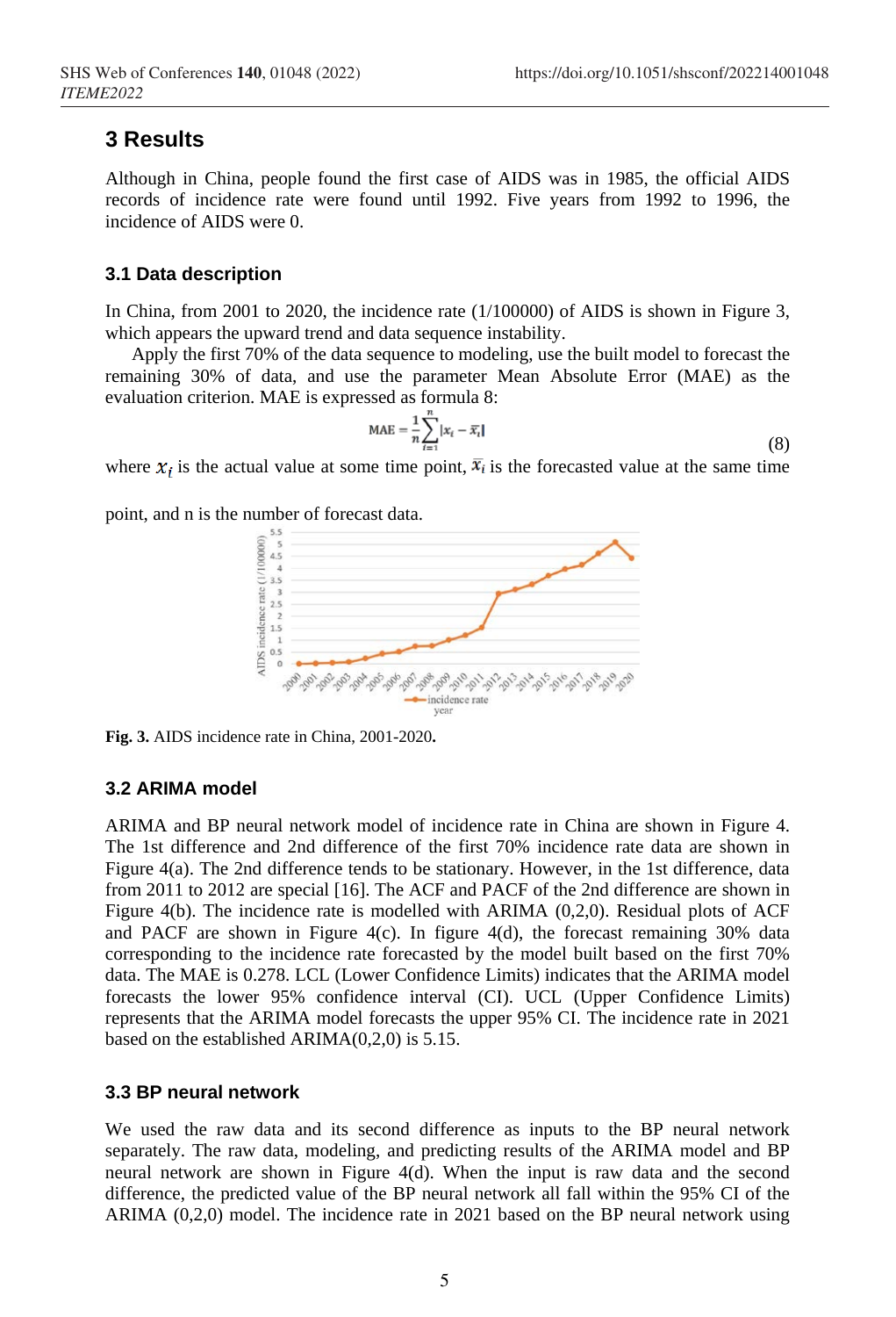raw data is, and its second difference is 5.53 and 5.24. The MAE based on the BP neural network using raw data is, and its second difference is 0.673 and 0.226.



**Fig. 4.** ARIMA and BP neural network model of incidence rate.

# **4 Discussion and conclusions**

AIDS has become a chronic rather than an acutely fatal disease. AIDS threatens human health and life and brings heaven economic burden to the country and the individual. This study confirmed that the artificial neural network combined ARIMA model can be used to analyze the AIDS epidemic from incidence in China. We used the raw data and the stationary sequence of AIDS incidence as inputs of the BP neural network separately. The results show that when the sequence is a small sample sequence and sequence instability, raw data, we can use the stationary sequence as the input of the BP neural network. If the input of the BP neural network is raw data and the result is unreasonable, we can use the stationary sequence as input to the BP neural network to see whether the output meets the requirements.

For the present, the input of the BP neural network is usually raw data. In this study, the study participants used raw data and stationary sequence as the input of the BP neural network. Through the difference disposal, we can obtain the data stabilization sequence. The maximum order of difference is 2. If the first difference is stationary, using the output of the BP neural network, the first data of raw data and the first difference, the output corresponding to raw data was obtained by addition, subtraction(using the matrix of formula(4)). If the first difference is non-stationary, the second difference is stationary, using the output of the BP neural network, the first data of raw data, the first data of the first difference, and the second difference, we can obtain the output corresponding to raw data by addition, subtraction, and simple multiplication(using the matrix of formula(7)).